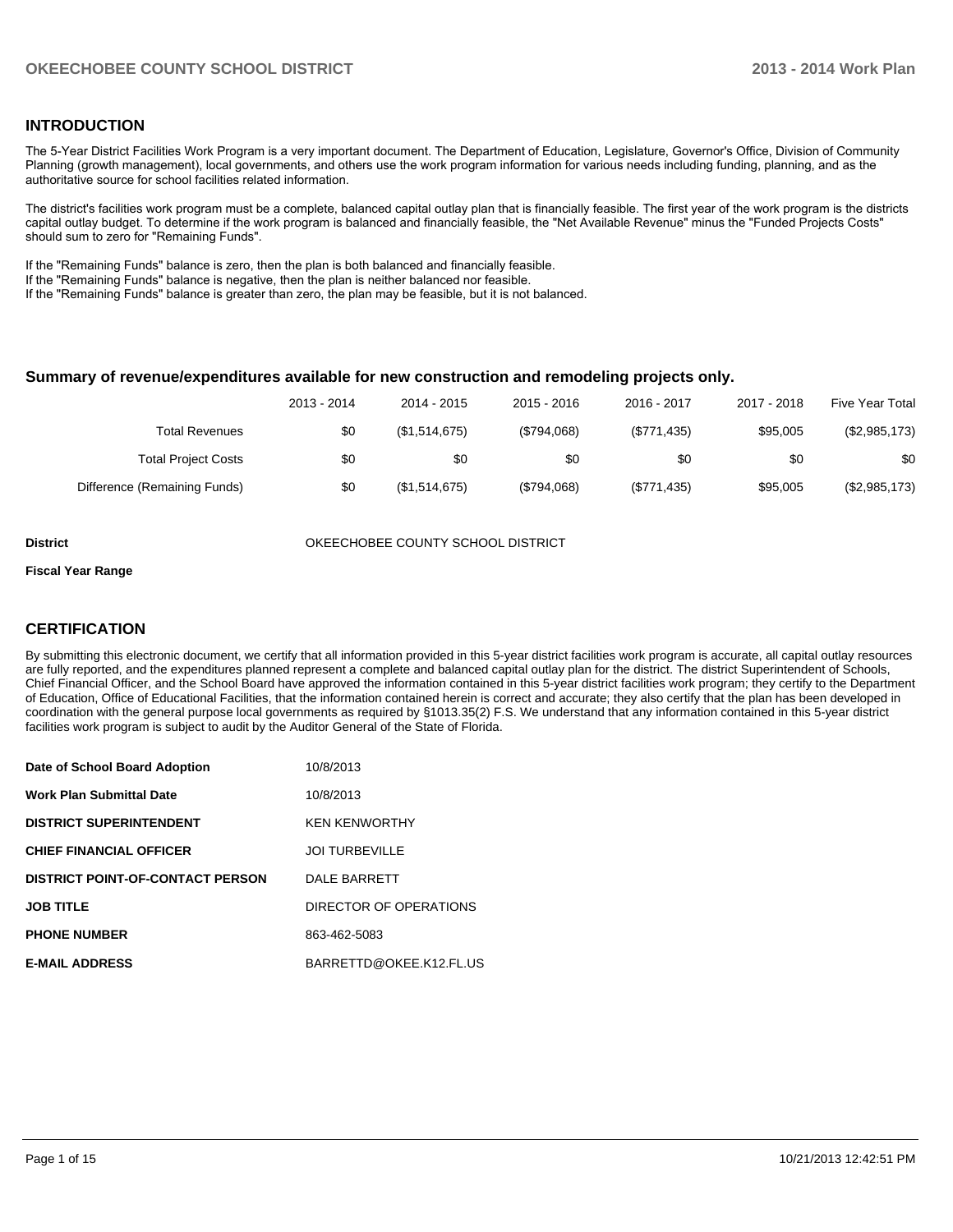# **Expenditures**

#### **Expenditure for Maintenance, Repair and Renovation from 1.50-Mills and PECO**

Annually, prior to the adoption of the district school budget, each school board must prepare a tentative district facilities work program that includes a schedule of major repair and renovation projects necessary to maintain the educational and ancillary facilities of the district.

|                                  | Item                                                                                                                                                                                                                                                                                        | 2013 - 2014<br><b>Actual Budget</b> | 2014 - 2015<br>Projected | 2015 - 2016<br>Projected | 2016 - 2017<br>Projected | 2017 - 2018<br>Projected | Total       |  |  |  |
|----------------------------------|---------------------------------------------------------------------------------------------------------------------------------------------------------------------------------------------------------------------------------------------------------------------------------------------|-------------------------------------|--------------------------|--------------------------|--------------------------|--------------------------|-------------|--|--|--|
| <b>HVAC</b>                      |                                                                                                                                                                                                                                                                                             | \$650,000                           | \$110,000                | \$110.000                | \$110,000                | \$0                      | \$980,000   |  |  |  |
| Locations:                       | CENTRAL ELEMENTARY, EVERGLADES ELEMENTARY, NEW ENDEAVOR HIGH SCHOOL, NORTH ELEMENTARY, OKEECHOBEE<br>ACHIEVEMENT ACADEMY, OKEECHOBEE FRESHMAN CAMPUS, OKEECHOBEE SENIOR HIGH, OKEECHOBEE SOUTH ELEMENTARY<br>(NEW), OPERATIONS CENTER, OSCEOLA MIDDLE, SEMINOLE ELEMENTARY, YEARLING MIDDLE |                                     |                          |                          |                          |                          |             |  |  |  |
| Flooring                         |                                                                                                                                                                                                                                                                                             | \$26,000                            | \$125,000                | \$125,000                | \$125,000                | \$0                      | \$401,000   |  |  |  |
| Locations:                       | CENTRAL ELEMENTARY, EVERGLADES ELEMENTARY, NEW ENDEAVOR HIGH SCHOOL, NORTH ELEMENTARY, OKEECHOBEE<br>ACHIEVEMENT ACADEMY, OKEECHOBEE FRESHMAN CAMPUS, OKEECHOBEE SENIOR HIGH, OKEECHOBEE SOUTH ELEMENTARY                                                                                   |                                     |                          |                          |                          |                          |             |  |  |  |
| Roofing                          |                                                                                                                                                                                                                                                                                             | \$90,000                            | \$30,000                 | \$30,000                 | \$30,000                 | \$0                      | \$180,000   |  |  |  |
| Locations:                       | CENTRAL ELEMENTARY, EVERGLADES ELEMENTARY, NEW ENDEAVOR HIGH SCHOOL, NORTH ELEMENTARY, OKEECHOBEE<br>ACHIEVEMENT ACADEMY, OKEECHOBEE FRESHMAN CAMPUS, OKEECHOBEE SENIOR HIGH, OKEECHOBEE SOUTH ELEMENTARY<br>(NEW), OPERATIONS CENTER, OSCEOLA MIDDLE, SEMINOLE ELEMENTARY, YEARLING MIDDLE |                                     |                          |                          |                          |                          |             |  |  |  |
| Safety to Life                   |                                                                                                                                                                                                                                                                                             | \$150,000                           | \$155,000                | \$155,000                | \$155,000                | \$0                      | \$615,000   |  |  |  |
| Locations:                       | CENTRAL ELEMENTARY, EVERGLADES ELEMENTARY, NEW ENDEAVOR HIGH SCHOOL, NORTH ELEMENTARY, OKEECHOBEE<br>ACHIEVEMENT ACADEMY, OKEECHOBEE FRESHMAN CAMPUS, OKEECHOBEE SENIOR HIGH, OKEECHOBEE SOUTH ELEMENTARY<br>(NEW), OPERATIONS CENTER, OSCEOLA MIDDLE, SEMINOLE ELEMENTARY, YEARLING MIDDLE |                                     |                          |                          |                          |                          |             |  |  |  |
| Fencing                          |                                                                                                                                                                                                                                                                                             | \$0 <sub>1</sub>                    | \$0                      | \$0                      | \$0                      | \$0                      | \$0         |  |  |  |
| Locations:                       | No Locations for this expenditure.                                                                                                                                                                                                                                                          |                                     |                          |                          |                          |                          |             |  |  |  |
| Parking                          |                                                                                                                                                                                                                                                                                             | \$0                                 | \$0                      | \$0                      | \$0                      | \$0                      | \$0         |  |  |  |
| Locations:                       | No Locations for this expenditure.                                                                                                                                                                                                                                                          |                                     |                          |                          |                          |                          |             |  |  |  |
| Electrical                       |                                                                                                                                                                                                                                                                                             | \$0                                 | \$25,000                 | \$25,000                 | \$25,000                 | \$25,000                 | \$100,000   |  |  |  |
| Locations:                       | <b>YEARLING MIDDLE</b>                                                                                                                                                                                                                                                                      |                                     |                          |                          |                          |                          |             |  |  |  |
| Fire Alarm                       |                                                                                                                                                                                                                                                                                             | \$0                                 | \$0                      | \$0                      | \$0                      | \$0                      | \$0         |  |  |  |
|                                  | Locations: No Locations for this expenditure.                                                                                                                                                                                                                                               |                                     |                          |                          |                          |                          |             |  |  |  |
| Telephone/Intercom System        |                                                                                                                                                                                                                                                                                             | \$0                                 | \$0                      | \$0                      | \$0                      | \$0                      | \$0         |  |  |  |
|                                  | Locations: No Locations for this expenditure.                                                                                                                                                                                                                                               |                                     |                          |                          |                          |                          |             |  |  |  |
| <b>Closed Circuit Television</b> |                                                                                                                                                                                                                                                                                             | \$0                                 | \$0                      | \$0                      | \$0                      | \$0                      | \$0         |  |  |  |
|                                  | Locations: No Locations for this expenditure.                                                                                                                                                                                                                                               |                                     |                          |                          |                          |                          |             |  |  |  |
| Paint                            |                                                                                                                                                                                                                                                                                             | \$30,000                            | \$150,000                | \$150,000                | \$150,000                | \$0                      | \$480,000   |  |  |  |
| Locations:                       | CENTRAL ELEMENTARY, EVERGLADES ELEMENTARY, NEW ENDEAVOR HIGH SCHOOL, NORTH ELEMENTARY, OKEECHOBEE<br>ACHIEVEMENT ACADEMY, OKEECHOBEE FRESHMAN CAMPUS, OKEECHOBEE SENIOR HIGH, OKEECHOBEE SOUTH ELEMENTARY<br>(NEW), OPERATIONS CENTER, OSCEOLA MIDDLE, SEMINOLE ELEMENTARY, YEARLING MIDDLE |                                     |                          |                          |                          |                          |             |  |  |  |
| Maintenance/Repair               |                                                                                                                                                                                                                                                                                             | \$335,000                           | \$250,000                | \$250,000                | \$250,000                | \$0                      | \$1,085,000 |  |  |  |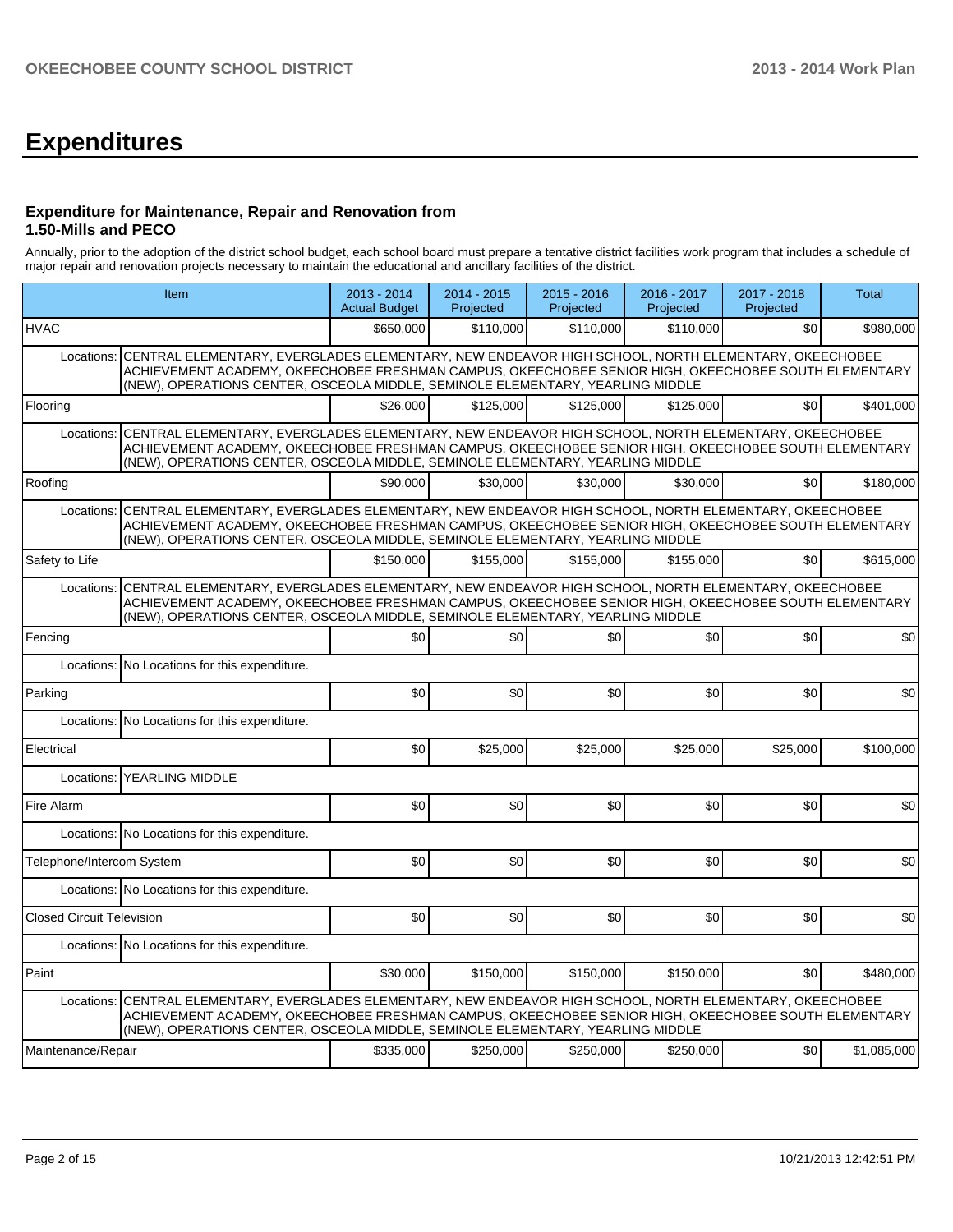Locations: CENTRAL ELEMENTARY, EVERGLADES ELEMENTARY, NEW ENDEAVOR HIGH SCHOOL, NORTH ELEMENTARY, OKEECHOBEE ACHIEVEMENT ACADEMY, OKEECHOBEE FRESHMAN CAMPUS, OKEECHOBEE SENIOR HIGH, OKEECHOBEE SOUTH ELEMENTARY (NEW), OPERATIONS CENTER, OSCEOLA MIDDLE, SEMINOLE ELEMENTARY, YEARLING MIDDLE

|  | $\sim$<br>Sub<br>Total: | .000'<br>1.28'' | \$845,000 | \$845,000 | \$845,000 | \$25,000 | \$3,841,000 |
|--|-------------------------|-----------------|-----------|-----------|-----------|----------|-------------|
|--|-------------------------|-----------------|-----------|-----------|-----------|----------|-------------|

| IPECO Maintenance Expenditures | \$0         | \$0       | \$10,607  | \$33,240  | \$79,680      | \$123.527   |
|--------------------------------|-------------|-----------|-----------|-----------|---------------|-------------|
| <b>.50 Mill Sub Total:</b> I   | \$1,281,000 | \$845,000 | \$834,393 | \$811,760 | $($ \$54,680) | \$3,717,473 |

No items have been specified.

| Total:<br>1.000'<br>1.28′د<br>. | \$845,000 | \$845,000 | \$845,000 | \$25,000 | 1.000<br>3.841 س |
|---------------------------------|-----------|-----------|-----------|----------|------------------|
|---------------------------------|-----------|-----------|-----------|----------|------------------|

#### **Local 1.50 Mill Expenditure For Maintenance, Repair and Renovation**

Anticipated expenditures expected from local funding sources over the years covered by the current work plan.

| Item                                                         | 2013 - 2014<br><b>Actual Budget</b> | 2014 - 2015<br>Projected | $2015 - 2016$<br>Projected | 2016 - 2017<br>Projected | 2017 - 2018<br>Projected | <b>Total</b> |
|--------------------------------------------------------------|-------------------------------------|--------------------------|----------------------------|--------------------------|--------------------------|--------------|
| Remaining Maint and Repair from 1.5 Mills                    | \$1,281,000                         | \$845,000                | \$834,393                  | \$811,760                | (\$54,680)               | \$3,717,473  |
| Maintenance/Repair Salaries                                  | \$0                                 | \$0                      | \$0                        | \$0                      | \$0                      | \$0          |
| <b>School Bus Purchases</b>                                  | \$650,000                           | \$635,000                | \$0                        | \$0                      | \$0                      | \$1,285,000  |
| <b>Other Vehicle Purchases</b>                               | \$0                                 | \$50,000                 | \$0                        | \$0                      | \$0                      | \$50,000     |
| Capital Outlay Equipment                                     | \$11,000                            | \$0                      | \$0                        | \$0                      | \$0                      | \$11,000     |
| Rent/Lease Payments                                          | \$0                                 | \$0                      | \$0                        | \$0                      | \$0                      | \$0          |
| <b>COP Debt Service</b>                                      | \$0                                 | \$0                      | \$0                        | \$0                      | \$0                      | \$0          |
| Rent/Lease Relocatables                                      | \$0                                 | \$0                      | \$0                        | \$0                      | \$0                      | \$0          |
| <b>Environmental Problems</b>                                | \$0                                 | \$25,000                 | \$0                        | \$0                      | \$0                      | \$25,000     |
| s.1011.14 Debt Service                                       | \$0                                 | \$0                      | \$0                        | \$0                      | \$0                      | \$0          |
| <b>Special Facilities Construction Account</b>               | \$0                                 | \$0                      | \$0                        | \$0                      | \$0                      | \$0          |
| Premiums for Property Casualty Insurance - 1011.71<br>(4a,b) | \$270,000                           | \$0                      | \$0                        | \$0                      | \$0                      | \$270,000    |
| Qualified School Construction Bonds (QSCB)                   | \$0                                 | \$0                      | \$0                        | \$0                      | \$0                      | \$0          |
| Qualified Zone Academy Bonds (QZAB)                          | \$0                                 | \$0                      | \$0                        | \$0                      | \$0                      | \$0          |
| <b>District Wide Contingency</b>                             | \$109,108                           | \$0                      | \$0                        | \$0                      | \$0                      | \$109,108    |
| District Wide Equipment, Furniture, Computers                | \$175,000                           | \$0                      | \$0                        | \$0                      | \$0                      | \$175,000    |
| <b>Reserve For Encumbraces</b>                               | \$524,430                           | \$0                      | \$0                        | \$0                      | \$0                      | \$524,430    |
| <b>OMS Relamping</b>                                         | \$260,000                           | \$0                      | \$0                        | \$0                      | \$0                      | \$260,000    |
| OFC Computer Lab                                             | \$100,000                           | \$0                      | \$0                        | \$0                      | \$0                      | \$100,000    |
| <b>Local Expenditure Totals:</b>                             | \$3,380,538                         | \$1,555,000              | \$834,393                  | \$811,760                | (\$54,680)               | \$6,527,011  |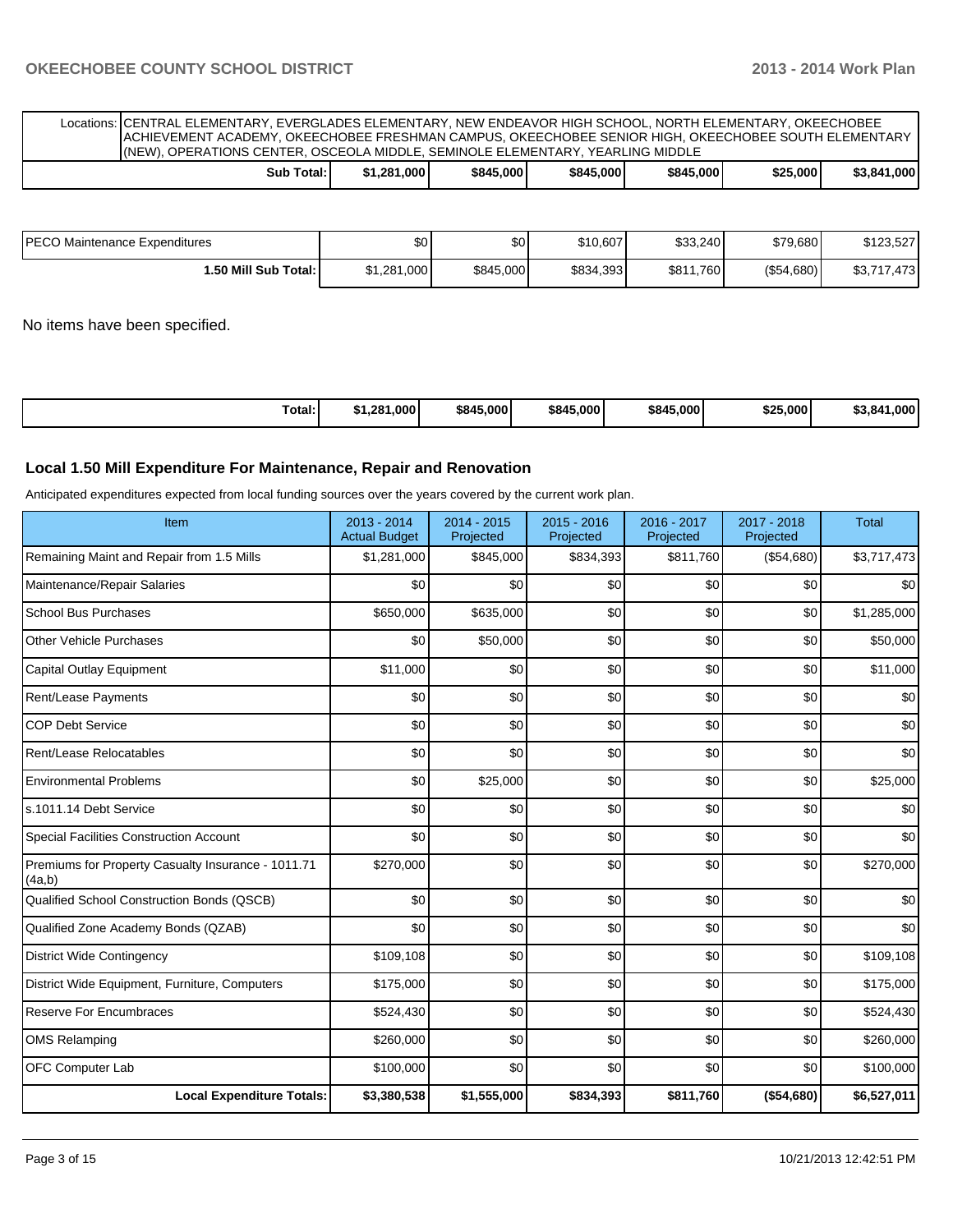## **Revenue**

#### **1.50 Mill Revenue Source**

Schedule of Estimated Capital Outlay Revenue from each currently approved source which is estimated to be available for expenditures on the projects included in the tentative district facilities work program. All amounts are NET after considering carryover balances, interest earned, new COP's, 1011.14 and 1011.15 loans, etc. Districts cannot use 1.5-Mill funds for salaries except for those explicitly associated with maintenance/repair projects. (1011.71 (5), F.S.)

| Item                                                                              | Fund | $2013 - 2014$<br><b>Actual Value</b> | $2014 - 2015$<br>Projected | $2015 - 2016$<br>Projected | $2016 - 2017$<br>Projected | $2017 - 2018$<br>Projected | <b>Total</b>    |
|-----------------------------------------------------------------------------------|------|--------------------------------------|----------------------------|----------------------------|----------------------------|----------------------------|-----------------|
| (1) Non-exempt property<br>assessed valuation                                     |      | \$1,596,161,578                      | \$1,649,998,441            | \$1,714,825,788            | \$1,805,296,357            | \$1,915,979,564            | \$8,682,261,728 |
| (2) The Millege projected for<br>discretionary capital outlay per<br>ls.1011.71   |      | 1.50                                 | 0.00                       | 0.00                       | 0.001                      | 0.00                       |                 |
| (3) Full value of the 1.50-Mill<br>discretionary capital outlay per<br>ls.1011.71 |      | \$2,681,551                          | \$2,771,997                | \$2,880,907                | \$3,032,898                | \$3,218,846                | \$14,586,199    |
| (4) Value of the portion of the 1.50<br>-Mill ACTUALLY levied                     | 370  | \$2,298,473                          | \$0                        | \$0                        | \$0                        | \$0                        | \$2,298,473     |
| $(5)$ Difference of lines $(3)$ and $(4)$                                         |      | \$383,078                            | \$2.771.997                | \$2,880,907                | \$3,032,898                | \$3,218,846                | \$12,287,726    |

#### **PECO Revenue Source**

The figure in the row designated "PECO Maintenance" will be subtracted from funds available for new construction because PECO maintenance dollars cannot be used for new construction.

| <b>Item</b>                           | Fund | $2013 - 2014$<br><b>Actual Budget</b> | $2014 - 2015$<br>Projected | $2015 - 2016$<br><b>Projected</b> | 2016 - 2017<br>Projected | 2017 - 2018<br>Projected | Total     |
|---------------------------------------|------|---------------------------------------|----------------------------|-----------------------------------|--------------------------|--------------------------|-----------|
| <b>IPECO New Construction</b>         | 340  | \$0                                   | \$0 <sub>1</sub>           | \$0                               | \$0 I                    | \$0                      | \$0       |
| <b>IPECO Maintenance Expenditures</b> |      | \$0                                   | \$0                        | \$10,607                          | \$33.240                 | \$79,680                 | \$123,527 |
|                                       |      | \$0                                   | \$0                        | \$10,607                          | \$33.240                 | \$79,680                 | \$123,527 |

#### **CO & DS Revenue Source**

Revenue from Capital Outlay and Debt Service funds.

| Item                                             | Fund | $2013 - 2014$<br><b>Actual Budget</b> | $2014 - 2015$<br>Projected | $2015 - 2016$<br>Projected | 2016 - 2017<br>Projected | 2017 - 2018<br>Projected | Total     |
|--------------------------------------------------|------|---------------------------------------|----------------------------|----------------------------|--------------------------|--------------------------|-----------|
| ICO & DS Cash Flow-through<br><b>Distributed</b> | 360  | \$38.033                              | \$38.033                   | \$38,033                   | \$38,033                 | \$38,033                 | \$190,165 |
| ICO & DS Interest on<br>Undistributed CO         | 360  | \$2,292                               | \$2,292                    | \$2,292                    | \$2,292                  | \$2,292                  | \$11,460  |
|                                                  |      | \$40,325                              | \$40,325                   | \$40,325                   | \$40,325                 | \$40,325                 | \$201,625 |

#### **Fair Share Revenue Source**

All legally binding commitments for proportionate fair-share mitigation for impacts on public school facilities must be included in the 5-year district work program.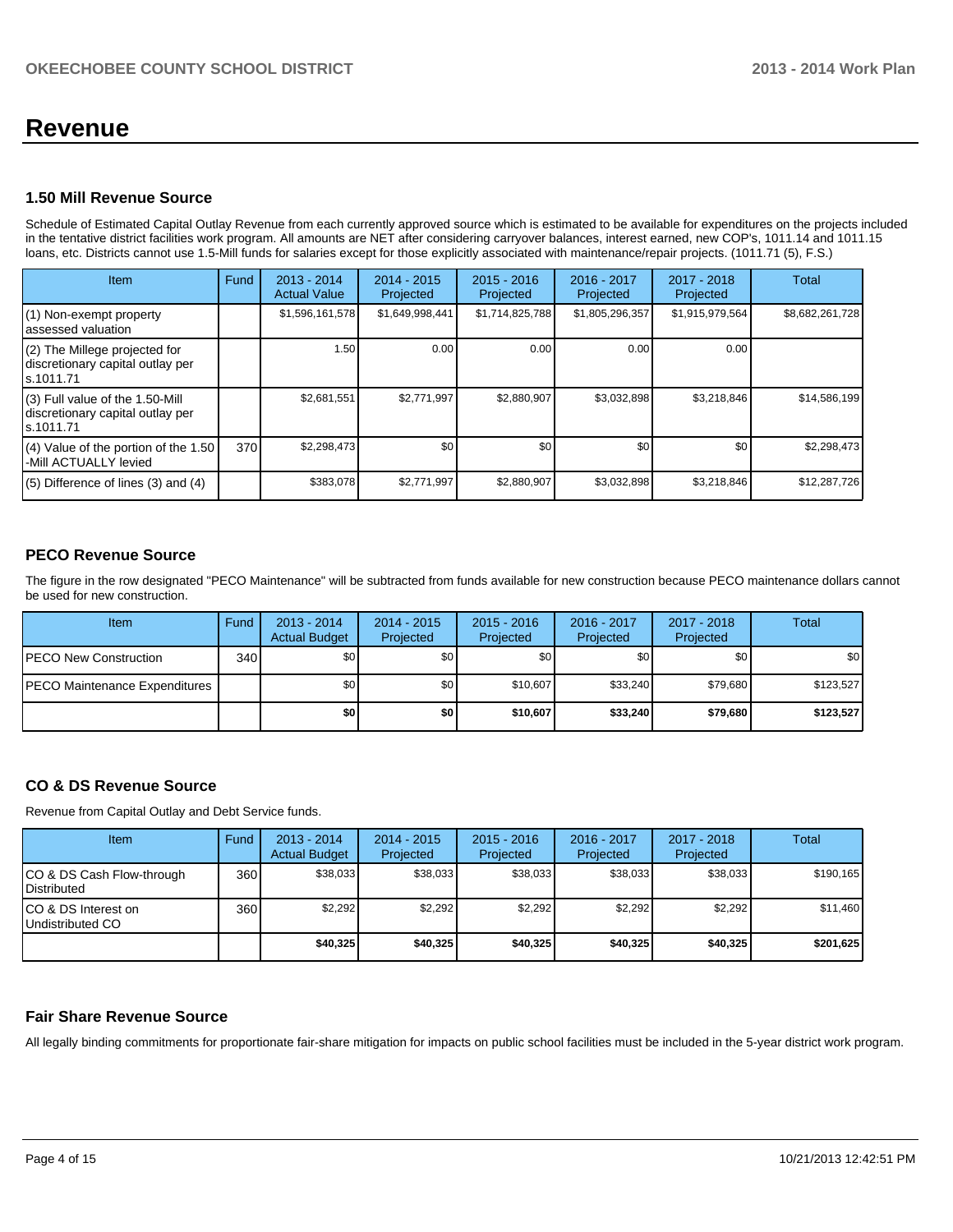Nothing reported for this section.

#### **Sales Surtax Referendum**

Specific information about any referendum for a 1-cent or ½-cent surtax referendum during the previous year.

**Did the school district hold a surtax referendum during the past fiscal year 2012 - 2013?**

No

#### **Additional Revenue Source**

Any additional revenue sources

| Item                                                                                                   | $2013 - 2014$<br><b>Actual Value</b> | 2014 - 2015<br>Projected | $2015 - 2016$<br>Projected | 2016 - 2017<br>Projected | 2017 - 2018<br>Projected | <b>Total</b> |
|--------------------------------------------------------------------------------------------------------|--------------------------------------|--------------------------|----------------------------|--------------------------|--------------------------|--------------|
| Proceeds from a s.1011.14/15 F.S. Loans                                                                | \$0                                  | \$0                      | \$0                        | \$0                      | \$0                      | \$0          |
| District Bonds - Voted local bond<br>referendum proceeds per s.9, Art VII<br><b>State Constitution</b> | \$0                                  | \$0                      | \$0                        | \$0                      | \$0                      | \$0          |
| Proceeds from Special Act Bonds                                                                        | \$0                                  | \$0                      | \$0                        | \$0                      | \$0                      | \$0          |
| Estimated Revenue from CO & DS Bond<br>Sale                                                            | \$0                                  | \$0                      | \$0                        | \$0                      | \$0                      | \$0          |
| Proceeds from Voted Capital<br>Improvements millage                                                    | \$0                                  | \$0                      | \$0                        | \$0                      | \$0                      | \$0          |
| Other Revenue for Other Capital Projects                                                               | \$0                                  | \$0                      | \$0                        | \$0                      | \$0                      | \$0          |
| Proceeds from 1/2 cent sales surtax<br>authorized by school board                                      | \$0                                  | \$0                      | \$0                        | \$0                      | \$0                      | \$0          |
| Proceeds from local governmental<br>infrastructure sales surtax                                        | \$0                                  | \$0                      | \$0                        | \$0                      | \$0                      | \$0          |
| Proceeds from Certificates of<br>Participation (COP's) Sale                                            | \$0                                  | \$0                      | \$0                        | \$0                      | \$0                      | \$0          |
| Classrooms First Bond proceeds amount<br>authorized in FY 1997-98                                      | \$0                                  | \$0                      | \$0                        | \$0                      | \$0                      | \$0          |
| <b>Classrooms for Kids</b>                                                                             | \$0                                  | \$0                      | \$0                        | \$0                      | \$0                      | \$0          |
| <b>District Equity Recognition</b>                                                                     | \$0                                  | \$0                      | \$0                        | \$0                      | \$0                      | \$0          |
| <b>Federal Grants</b>                                                                                  | \$0                                  | \$0                      | \$0                        | \$0                      | \$0                      | \$0          |
| Proportionate share mitigation (actual<br>cash revenue only, not in kind donations)                    | \$0                                  | \$0                      | \$0                        | \$0                      | \$0                      | \$0          |
| Impact fees received                                                                                   | \$196,506                            | \$0                      | \$0                        | \$0                      | \$0                      | \$196,506    |
| Private donations                                                                                      | \$0                                  | \$0                      | \$0                        | \$0                      | \$0                      | \$0          |
| Grants from local governments or not-for-<br>profit organizations                                      | \$0                                  | \$0                      | \$0                        | \$0                      | \$0                      | \$0          |
| Interest, Including Profit On Investment                                                               | \$0                                  | \$0                      | \$0                        | \$0                      | \$0                      | \$0          |
| Revenue from Bonds pledging proceeds<br>from 1 cent or 1/2 cent Sales Surtax                           | \$0                                  | \$0                      | \$0                        | \$0                      | \$0                      | \$0          |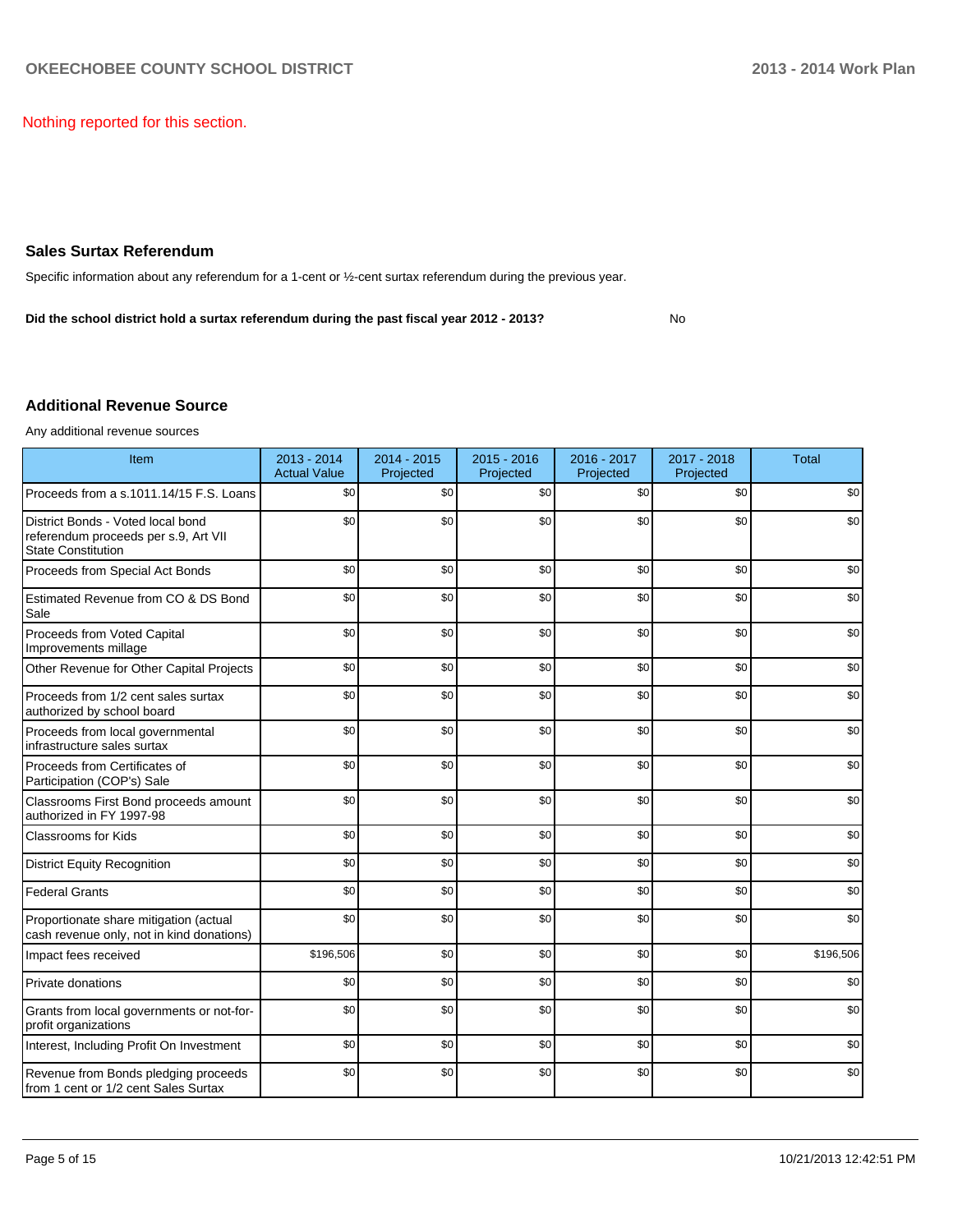#### **OKEECHOBEE COUNTY SCHOOL DISTRICT 2013 - 2014 Work Plan**

| Total Fund Balance Carried Forward                                                                            | \$555,497   | \$0 | \$0 | \$0 | \$0              | \$555,497   |
|---------------------------------------------------------------------------------------------------------------|-------------|-----|-----|-----|------------------|-------------|
| General Capital Outlay Obligated Fund<br>Balance Carried Forward From Total<br>l Fund Balance Carried Forward | \$0         | \$0 | \$0 | \$0 | \$0              | \$0         |
| Special Facilities Construction Account                                                                       | \$0         | \$0 | \$0 | \$0 | \$0              | \$0         |
| 10ne Cent - 1/2 Cent Sales Surtax Debt<br>Service From Total Fund Balance Carried<br><b>IForward</b>          | \$0         | \$0 | \$0 | \$0 | \$0              | \$0         |
| Capital Outlay Projects Funds Balance<br>Carried Forward From Total Fund<br>Balance Carried Forward           | (\$15,533)  | \$0 | \$0 | \$0 | \$0              | (\$15,533)  |
| l Fuel Tax Revenue                                                                                            | \$54,382    | \$0 | \$0 | \$0 | \$0 <sub>1</sub> | \$54,382    |
| Unapprpriated Fund Balance                                                                                    | \$250,888   | \$0 | \$0 | \$0 | \$0 <sub>1</sub> | \$250,888   |
| <b>Subtotal</b>                                                                                               | \$1,041,740 | \$0 | \$0 | \$0 | \$0              | \$1,041,740 |

### **Total Revenue Summary**

| <b>Item Name</b>                                                  | $2013 - 2014$<br><b>Budget</b> | $2014 - 2015$<br>Projected | $2015 - 2016$<br>Projected | $2016 - 2017$<br>Projected | $2017 - 2018$<br>Projected | <b>Five Year Total</b> |
|-------------------------------------------------------------------|--------------------------------|----------------------------|----------------------------|----------------------------|----------------------------|------------------------|
| Local 1.5 Mill Discretionary Capital Outlay<br><b>I</b> Revenue   | \$2,298,473                    | \$0                        | \$0                        | \$0                        | \$0                        | \$2,298,473            |
| <b>PECO</b> and 1.5 Mill Maint and Other 1.5<br>Mill Expenditures | (\$3,380,538)                  | (\$1,555,000)              | (S834.393)                 | (S811,760)                 | \$54,680                   | (\$6,527,011)          |
| <b>IPECO Maintenance Revenue</b>                                  | \$0                            | \$0                        | \$10.607                   | \$33.240                   | \$79.680                   | \$123,527              |
| Available 1.50 Mill for New<br>l Construction                     | (\$1,082,065)                  | (\$1,555,000)              | ( \$834, 393)              | $($ \$811,760)             | \$54,680                   | (\$4,228,538)          |

| <b>Item Name</b>                      | 2013 - 2014<br><b>Budget</b> | $2014 - 2015$<br>Projected | $2015 - 2016$<br>Projected | 2016 - 2017<br>Projected | 2017 - 2018<br>Projected | <b>Five Year Total</b> |
|---------------------------------------|------------------------------|----------------------------|----------------------------|--------------------------|--------------------------|------------------------|
| ICO & DS Revenue                      | \$40,325                     | \$40,325                   | \$40,325                   | \$40,325                 | \$40.325                 | \$201,625              |
| <b>IPECO New Construction Revenue</b> | \$0                          | \$0                        | \$0                        | \$0 <sub>1</sub>         | \$0 <sub>1</sub>         | \$0                    |
| IOther/Additional Revenue             | \$1,041,740                  | \$0                        | \$0                        | \$0 <sub>1</sub>         | \$0 <sub>1</sub>         | \$1,041,740            |
| <b>Total Additional Revenuel</b>      | \$1,082,065                  | \$40,325                   | \$40,325                   | \$40,325                 | \$40,325                 | \$1,243,365            |
| <b>Total Available Revenue</b>        | \$0                          | (\$1,514,675)              | ( \$794,068)               | (S771, 435)              | \$95,005                 | $($ \$2,985,173)       |

# **Project Schedules**

#### **Capacity Project Schedules**

A schedule of capital outlay projects necessary to ensure the availability of satisfactory classrooms for the projected student enrollment in K-12 programs.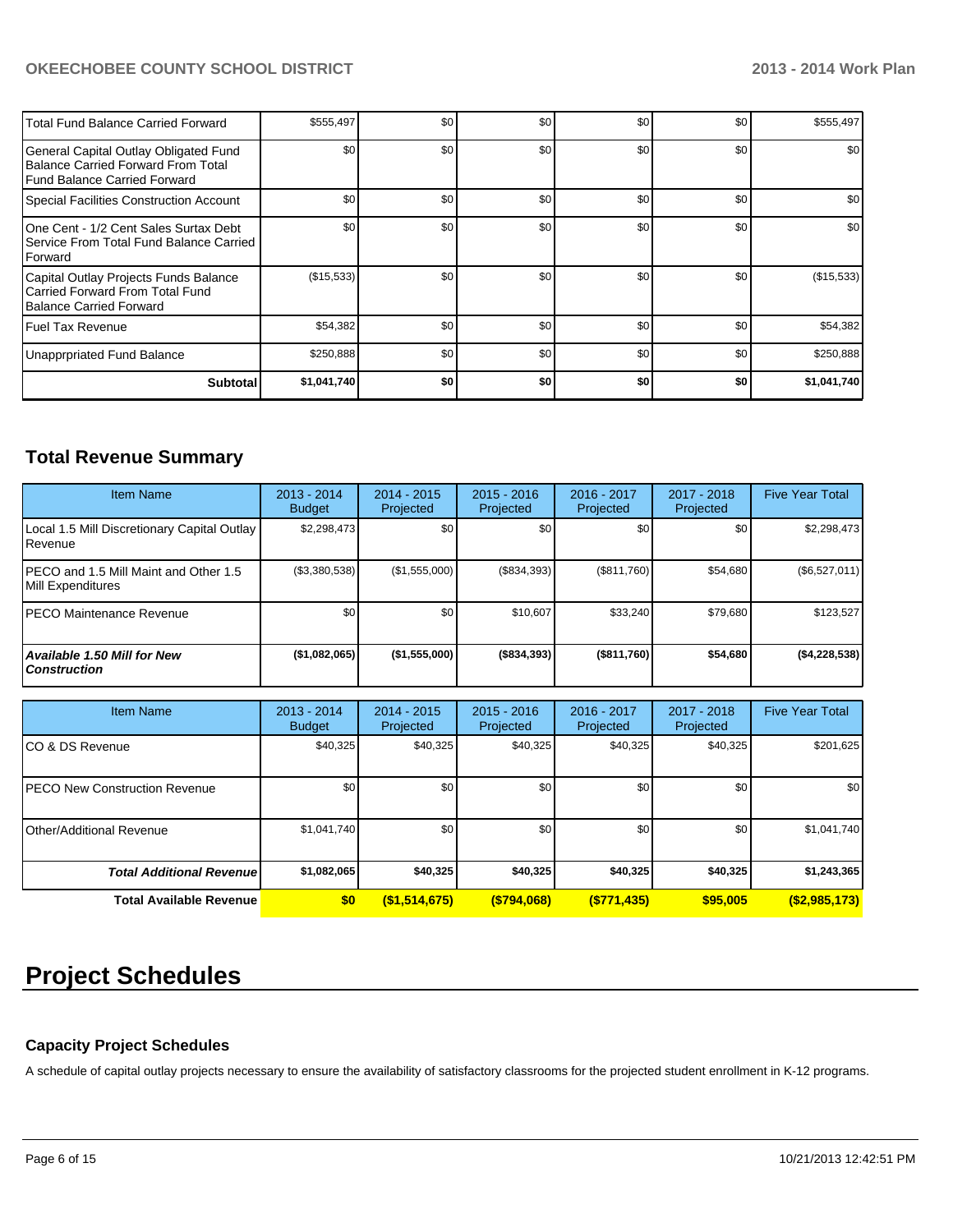#### **OKEECHOBEE COUNTY SCHOOL DISTRICT 2013 - 2014 Work Plan**

| <b>Project Description</b>           | Location                  |                          | 2013 - 2014 | $2014 - 2015$ | $2015 - 2016$ | 2016 - 2017 | $2017 - 2018$ | <b>Total</b> | Funded  |
|--------------------------------------|---------------------------|--------------------------|-------------|---------------|---------------|-------------|---------------|--------------|---------|
| Project description<br>not specified | Location not<br>specified | <b>Planned</b><br>Cost:  | \$0         | \$0           | \$0           | \$0         | \$0           |              | $$0$ No |
|                                      |                           | Student Stations:        | 0           |               |               |             | n             | 0            |         |
|                                      | Total Classrooms:         |                          | $\Omega$    |               | <sup>0</sup>  |             | $\Omega$      | 0            |         |
|                                      |                           | Gross Sq Ft:             | $\Omega$    |               | ሰ             |             | <sup>n</sup>  | 0            |         |
|                                      |                           |                          |             |               |               |             |               |              |         |
|                                      |                           | <b>Planned Cost:</b>     | \$0         | \$0           | \$0           | \$0         | \$0           | \$0          |         |
|                                      |                           | <b>Student Stations:</b> | 0           |               | 0             | U           | $\Omega$      | 0            |         |
|                                      |                           | <b>Total Classrooms:</b> | 0           |               | 0             |             | O             | ŋ            |         |
|                                      |                           | Gross Sq Ft:             | 0           |               | 0             |             | 0             | 0            |         |

#### **Other Project Schedules**

Major renovations, remodeling, and additions of capital outlay projects that do not add capacity to schools.

Nothing reported for this section.

#### **Additional Project Schedules**

Any projects that are not identified in the last approved educational plant survey.

Nothing reported for this section.

#### **Non Funded Growth Management Project Schedules**

Schedule indicating which projects, due to planned development, that CANNOT be funded from current revenues projected over the next five years.

| <b>Project Description</b>                          | $2013 - 2014$<br>Actual Budget | 2014 - 2015<br>Projected | $2015 - 2016$<br>Projected | 2016 - 2017<br>Projected | 2017 - 2018<br>Projected | Total           | Funded |
|-----------------------------------------------------|--------------------------------|--------------------------|----------------------------|--------------------------|--------------------------|-----------------|--------|
| IK-8 School to be constructed<br>Ion SW 16th Street | \$8,000,000                    | \$15,000,000             | \$12,000,000               | \$0                      | \$OI                     | \$35,000,000 No |        |
|                                                     | \$8,000,000                    | \$15,000,000             | \$12,000,000               | \$0                      | \$0                      | \$35,000,000    |        |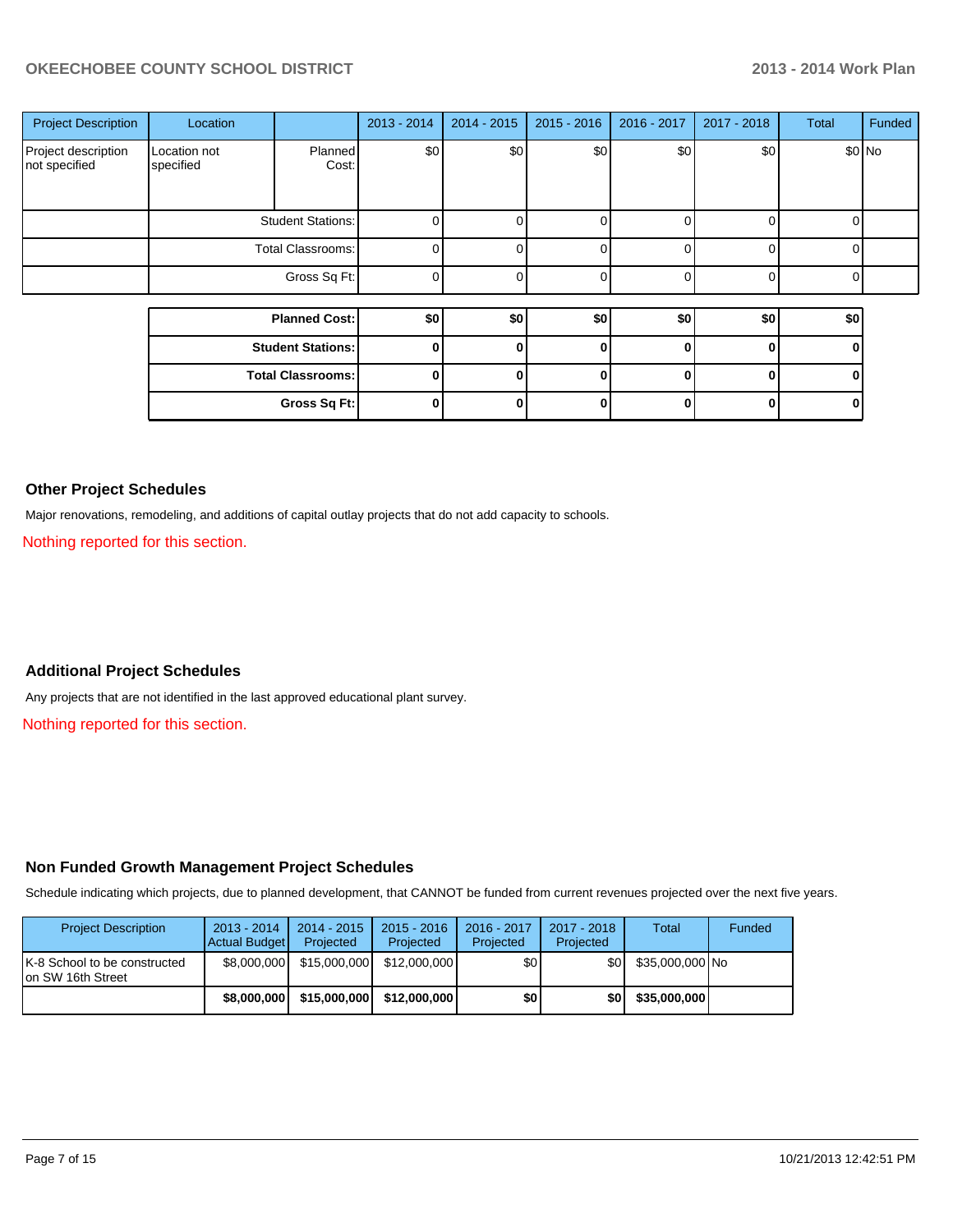#### **Capacity Tracking**

| Location                                                  | $2013 -$<br>2014 Satis.<br>Stu. Sta. | Actual<br>$2013 -$<br><b>2014 FISH</b><br>Capacity | Actual<br>$2012 -$<br>2013<br><b>COFTE</b> | # Class<br><b>Rooms</b> | Actual<br>Average<br>$2013 -$<br>2014 Class<br><b>Size</b> | Actual<br>$2013 -$<br>2014<br><b>Utilization</b> | <b>New</b><br>Stu.<br>Capacity | <b>New</b><br>Rooms to<br>be<br>Added/Re<br>moved | Projected<br>$2017 -$<br>2018<br><b>COFTE</b> | Projected<br>$2017 -$<br>2018<br>Utilization | Projected<br>$2017 -$<br>2018 Class<br><b>Size</b> |
|-----------------------------------------------------------|--------------------------------------|----------------------------------------------------|--------------------------------------------|-------------------------|------------------------------------------------------------|--------------------------------------------------|--------------------------------|---------------------------------------------------|-----------------------------------------------|----------------------------------------------|----------------------------------------------------|
| <b>OKEECHOBEE</b><br><b>FRESHMAN CAMPUS</b>               | 406                                  | 365                                                | 420                                        | 16                      | 26                                                         | 115.00 %                                         | $\Omega$                       | $\Omega$                                          | 306                                           | 84.00%                                       | 19                                                 |
| <b>CENTRAL ELEMENTARY</b>                                 | 664                                  | 664                                                | 570                                        | 36                      | 16                                                         | 86.00 %                                          | $\Omega$                       | $\Omega$                                          | 514                                           | 77.00 %                                      | 14                                                 |
| <b>OKEECHOBEE SENIOR</b><br><b>HIGH</b>                   | 1,595                                | 1,515                                              | 1,234                                      | 65                      | 19                                                         | 81.00 %                                          | 0                              | $\Omega$                                          | 1,095                                         | 72.00 %                                      | 17                                                 |
| <b>NEW ENDEAVOR HIGH</b><br><b>SCHOOL</b>                 | 345                                  | $\Omega$                                           | $\Omega$                                   | 14                      | $\Omega$                                                   | 0.00%                                            | $\Omega$                       | $\Omega$                                          | $\Omega$                                      | 0.00%                                        | $\Omega$                                           |
| <b>YEARLING MIDDLE</b>                                    | 888                                  | 799                                                | 699                                        | 40                      | 17                                                         | 88.00 %                                          | $\Omega$                       | $\Omega$                                          | 700                                           | 88.00 %                                      | 18                                                 |
| NORTH ELEMENTARY                                          | 678                                  | 678                                                | 616                                        | 35                      | 18 <sup>1</sup>                                            | 91.00 %                                          | $\Omega$                       | $\Omega$                                          | 524                                           | 77.00 %                                      | 15                                                 |
| <b>EVERGLADES</b><br><b>ELEMENTARY</b>                    | 775                                  | 775                                                | 673                                        | 41                      | 16                                                         | 87.00 %                                          | $\Omega$                       | $\Omega$                                          | 567                                           | 73.00 %                                      | 14                                                 |
| <b>SEMINOLE</b><br><b>ELEMENTARY</b>                      | 828                                  | 828                                                | 635                                        | 45                      | 14                                                         | 77.00 %                                          | $\Omega$                       | $\Omega$                                          | 528                                           | 64.00%                                       | 12                                                 |
| <b>OSCEOLA MIDDLE</b>                                     | 1,181                                | 1,062                                              | 899                                        | 50                      | 18 <sup>1</sup>                                            | 85.00 %                                          | $\Omega$                       | $\Omega$                                          | 800                                           | 75.00 %                                      | 16                                                 |
| OKEECHOBEE SOUTH<br>ELEMENTARY (NEW)                      | 567                                  | 567                                                | 411                                        | 31                      | 13                                                         | 72.00 %                                          | $\Omega$                       | $\Omega$                                          | 525                                           | 93.00 %                                      | 17                                                 |
| <b>OKEECHOBEE</b><br><b>ACHIEVEMENT</b><br><b>ACADEMY</b> | 336                                  | 336                                                | 133                                        | 16                      | 8 <sup>1</sup>                                             | 39.00 %                                          | $\Omega$                       | $\Omega$                                          | 236                                           | 70.00%                                       | 15                                                 |
|                                                           | 8,263                                | 7,589                                              | 6,290                                      | 389                     | 16                                                         | 82.88%                                           | 0                              | $\bf{0}$                                          | 5,795                                         | 76.36%                                       | 15                                                 |

The COFTE Projected Total (5,795) for 2017 - 2018 must match the Official Forecasted COFTE Total (5,795 ) for 2017 - 2018 before this section can be completed. In the event that the COFTE Projected Total does not match the Official forecasted COFTE, then the Balanced Projected COFTE Table should be used to balance COFTE.

| Projected COFTE for 2017 - 2018 |       |  |  |  |  |  |
|---------------------------------|-------|--|--|--|--|--|
| Elementary (PK-3)               | 2,046 |  |  |  |  |  |
| Middle (4-8)                    | 2,270 |  |  |  |  |  |
| High (9-12)                     | 1,479 |  |  |  |  |  |
|                                 | 5,795 |  |  |  |  |  |

| <b>Grade Level Type</b> | <b>Balanced Projected</b><br>COFTE for 2017 - 2018 |
|-------------------------|----------------------------------------------------|
| Elementary (PK-3)       |                                                    |
| Middle (4-8)            |                                                    |
| High (9-12)             |                                                    |
|                         | 5.79                                               |

#### **Relocatable Replacement**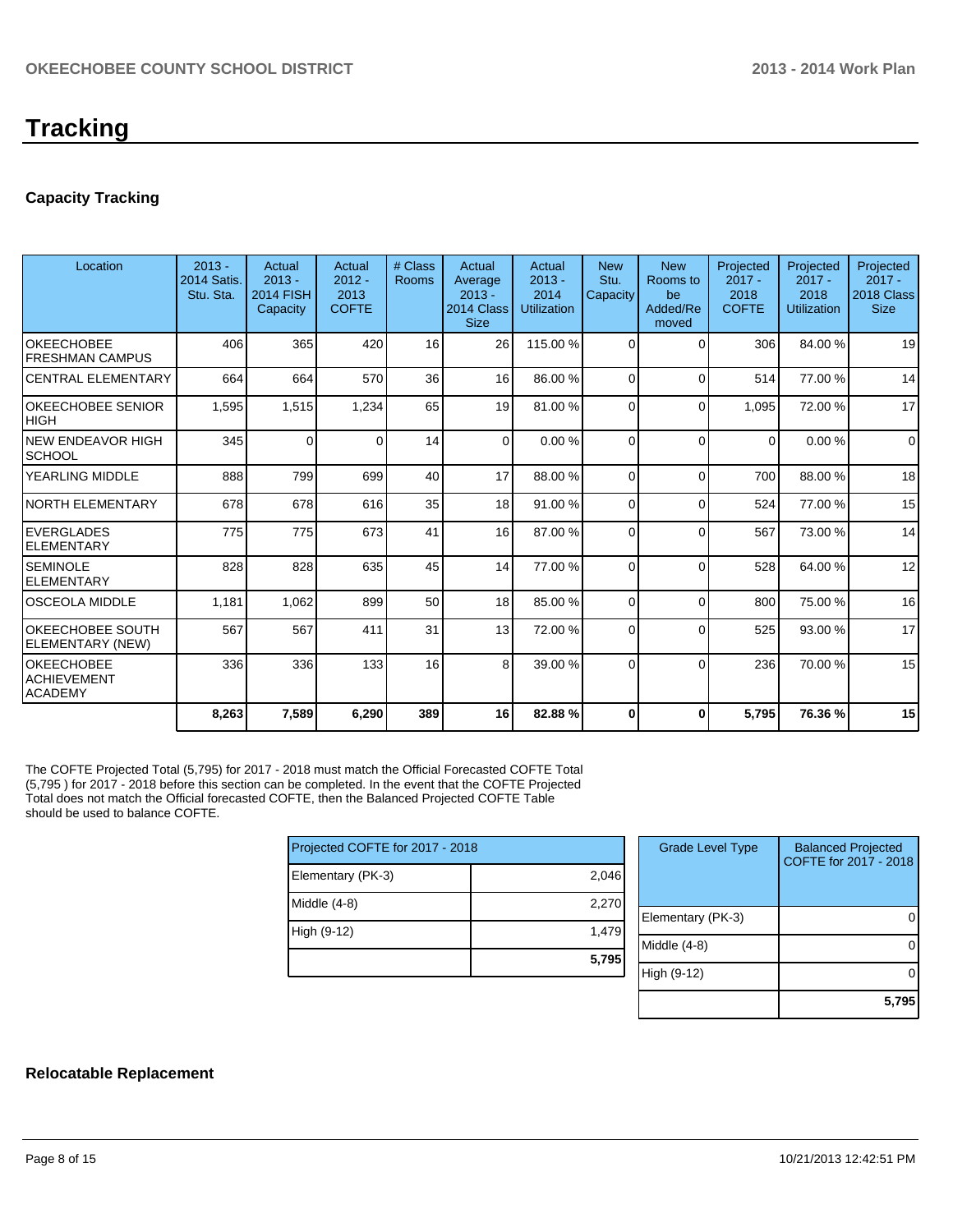Number of relocatable classrooms clearly identified and scheduled for replacement in the school board adopted financially feasible 5-year district work program.

| _ocation                        | $-2014$<br>$2013 -$ | $2014 - 2015$ | $2015 - 2016$ | 2016 - 2017 | $-2018$<br>2017 | Year 5 Total |
|---------------------------------|---------------------|---------------|---------------|-------------|-----------------|--------------|
| Total Relocatable Replacements: |                     |               |               |             |                 | 0            |

#### **Charter Schools Tracking**

Information regarding the use of charter schools.

Nothing reported for this section.

#### **Special Purpose Classrooms Tracking**

The number of classrooms that will be used for certain special purposes in the current year, by facility and type of classroom, that the district will, 1), not use for educational purposes, and 2), the co-teaching classrooms that are not open plan classrooms and will be used for educational purposes.

| School | <b>School Type</b>                     | $\parallel$ # of Elementary $\parallel$ # of Middle 4-8 $\parallel$<br><b>K-3 Classrooms I</b> | <b>Classrooms</b> | $\#$ of High 9-12  <br><b>Classrooms</b> | # of $ESE$<br><b>Classrooms</b> | # of Combo<br><b>Classrooms</b> | Total<br><b>Classrooms</b> |
|--------|----------------------------------------|------------------------------------------------------------------------------------------------|-------------------|------------------------------------------|---------------------------------|---------------------------------|----------------------------|
|        | <b>Total Educational Classrooms: I</b> |                                                                                                |                   |                                          |                                 | 0                               | $\mathbf 0$                |
|        |                                        |                                                                                                |                   |                                          |                                 |                                 |                            |
| School | School Type                            | $\parallel$ # of Elementary $\parallel$ # of Middle 4-8 $\parallel$                            |                   | # of High 9-12<br><b>Classification</b>  | # of $ESE$<br>Olanger and a     | # of Combo<br>Olangua anno      | Total<br>Olanger and a     |

| ------                        | $\sim$ | $\blacksquare$ $\blacksquare$ $\blacksquare$ $\blacksquare$ $\blacksquare$ $\blacksquare$ $\blacksquare$ $\blacksquare$ $\blacksquare$ $\blacksquare$ $\blacksquare$ $\blacksquare$ $\blacksquare$ $\blacksquare$ $\blacksquare$ $\blacksquare$ $\blacksquare$ $\blacksquare$ $\blacksquare$ $\blacksquare$ $\blacksquare$ $\blacksquare$ $\blacksquare$ $\blacksquare$ $\blacksquare$ $\blacksquare$ $\blacksquare$ $\blacksquare$ $\blacksquare$ $\blacksquare$ $\blacksquare$ $\blacks$<br><b>K-3 Classrooms I</b> | <b>Classrooms</b> | <b>Classrooms</b> | . <del>.</del><br><b>Classrooms</b> | $\sim$ $\sim$ $\sim$ $\sim$ $\sim$ $\sim$<br><b>Classrooms</b> | .<br><b>Classrooms</b> |
|-------------------------------|--------|-----------------------------------------------------------------------------------------------------------------------------------------------------------------------------------------------------------------------------------------------------------------------------------------------------------------------------------------------------------------------------------------------------------------------------------------------------------------------------------------------------------------------|-------------------|-------------------|-------------------------------------|----------------------------------------------------------------|------------------------|
| Total Co-Teaching Classrooms: |        |                                                                                                                                                                                                                                                                                                                                                                                                                                                                                                                       |                   |                   |                                     |                                                                | 0                      |

#### **Infrastructure Tracking**

**Necessary offsite infrastructure requirements resulting from expansions or new schools. This section should include infrastructure information related to capacity project schedules and other project schedules (Section 4).**

Not Specified

**Proposed location of planned facilities, whether those locations are consistent with the comprehensive plans of all affected local governments, and recommendations for infrastructure and other improvements to land adjacent to existing facilities. Provisions of 1013.33(12), (13) and (14) and 1013.36 must be addressed for new facilities planned within the 1st three years of the plan (Section 5).**

Not Specified

**Consistent with Comp Plan?** No

#### **Net New Classrooms**

The number of classrooms, by grade level and type of construction, that were added during the last fiscal year.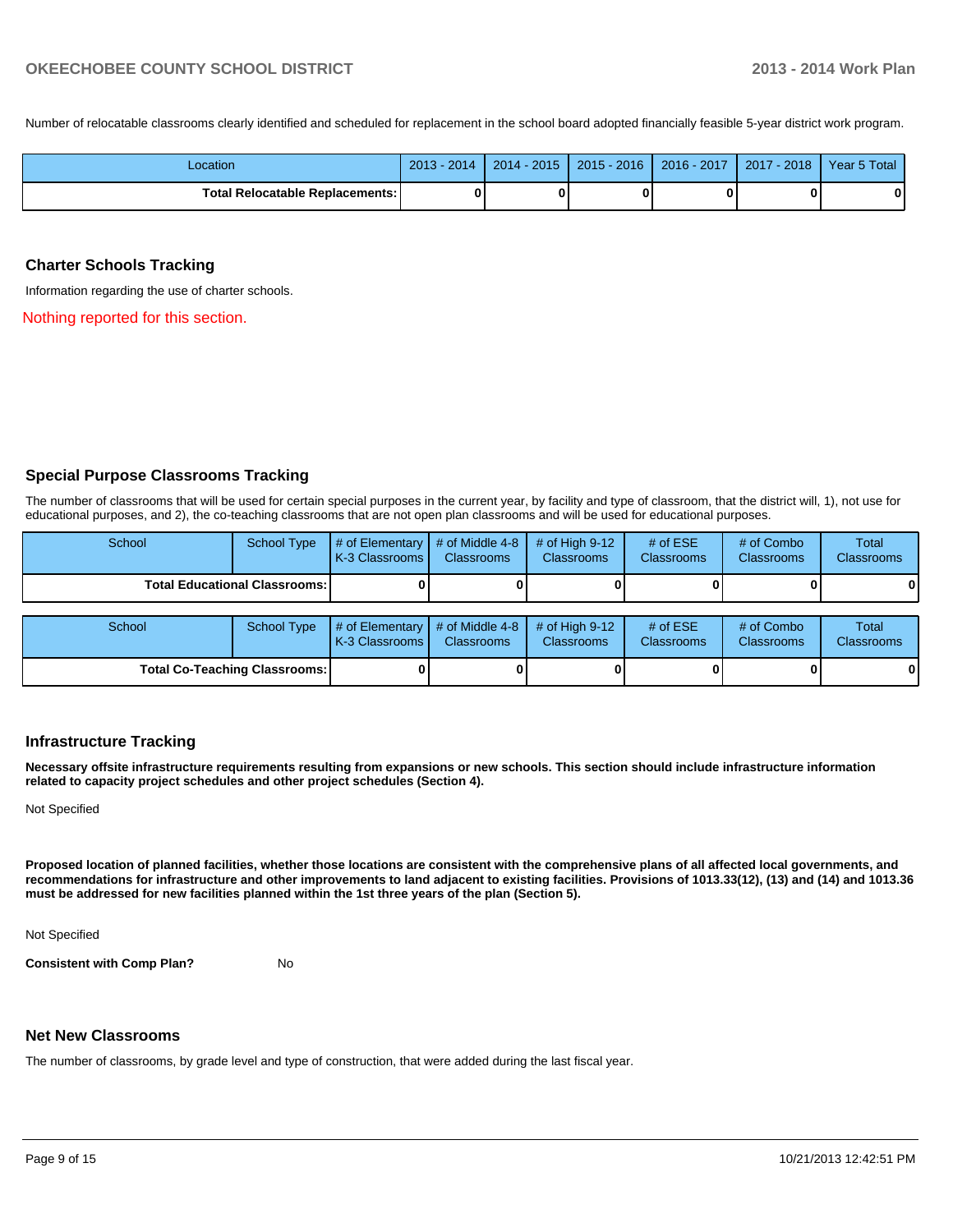| List the net new classrooms added in the 2012 - 2013 fiscal year.                                                                                       | List the net new classrooms to be added in the 2013 - 2014 fiscal<br>Ivear. |                            |                                |                        |                                                                        |                            |                                |                        |
|---------------------------------------------------------------------------------------------------------------------------------------------------------|-----------------------------------------------------------------------------|----------------------------|--------------------------------|------------------------|------------------------------------------------------------------------|----------------------------|--------------------------------|------------------------|
| "Classrooms" is defined as capacity carrying classrooms that are added to increase<br>capacity to enable the district to meet the Class Size Amendment. |                                                                             |                            |                                |                        | Totals for fiscal year 2013 - 2014 should match totals in Section 15A. |                            |                                |                        |
| Location                                                                                                                                                | $2012 - 2013 \#$<br>Permanent                                               | $2012 - 2013$ #<br>Modular | $2012 - 2013$ #<br>Relocatable | $2012 - 2013$<br>Total | $2013 - 2014$ #<br>Permanent                                           | $2013 - 2014$ #<br>Modular | $2013 - 2014$ #<br>Relocatable | $2013 - 2014$<br>Total |
| Elementary (PK-3)                                                                                                                                       |                                                                             |                            |                                |                        |                                                                        |                            |                                |                        |
| Middle $(4-8)$                                                                                                                                          |                                                                             |                            |                                |                        |                                                                        |                            |                                | ΟI                     |
| High (9-12)                                                                                                                                             |                                                                             |                            |                                |                        |                                                                        |                            |                                | 0                      |
|                                                                                                                                                         |                                                                             |                            |                                |                        |                                                                        |                            |                                |                        |

#### **Relocatable Student Stations**

Number of students that will be educated in relocatable units, by school, in the current year, and the projected number of students for each of the years in the workplan.

| <b>Site</b>                           | $2013 - 2014$ | $2014 - 2015$ | $2015 - 2016$ | 2016 - 2017 | $2017 - 2018$ | 5 Year Average |
|---------------------------------------|---------------|---------------|---------------|-------------|---------------|----------------|
| <b>SEMINOLE ELEMENTARY</b>            |               |               |               |             |               | $\Omega$       |
| <b> OSCEOLA MIDDLE</b>                |               |               |               |             |               | $\Omega$       |
| OKEECHOBEE SOUTH ELEMENTARY (NEW)     |               |               |               |             |               | 0              |
| OKEECHOBEE FRESHMAN CAMPUS            |               |               |               | ∩           |               | 0              |
| ICENTRAL ELEMENTARY                   |               |               | 0             | 0           |               | $\overline{0}$ |
| OKEECHOBEE SENIOR HIGH                |               |               | <sup>0</sup>  | $\Omega$    |               | $\overline{0}$ |
| INEW ENDEAVOR HIGH SCHOOL             |               |               |               | $\Omega$    |               | $\overline{0}$ |
| IYEARLING MIDDLE                      | 44            |               | 0             | $\Omega$    |               | 9 <sub>l</sub> |
| INORTH ELEMENTARY                     |               |               | ∩             | ∩           |               | $\Omega$       |
| EVERGLADES ELEMENTARY                 |               |               | U             | $\Omega$    |               | $\Omega$       |
| <b>OKEECHOBEE ACHIEVEMENT ACADEMY</b> |               |               | $\Omega$      | $\Omega$    |               | $\Omega$       |

| Totals for OKEECHOBEE COUNTY SCHOOL DISTRICT      |       |       |       |       |       |       |
|---------------------------------------------------|-------|-------|-------|-------|-------|-------|
| Total students in relocatables by year.           | 44    |       |       |       |       | 9     |
| Total number of COFTE students projected by year. | 6.161 | 6.056 | 5,934 | 5.848 | 5.795 | 5.959 |
| Percent in relocatables by year.                  | 1 % l | 0%    | 0%    | 0%    | 0%    | 0%    |

#### **Leased Facilities Tracking**

Exising leased facilities and plans for the acquisition of leased facilities, including the number of classrooms and student stations, as reported in the educational plant survey, that are planned in that location at the end of the five year workplan.

| Location                   | # of Leased<br>Classrooms 2013 - I<br>2014 | <b>FISH Student</b><br><b>Stations</b> | Owner | # of Leased<br>Classrooms 2017 -<br>2018 | <b>FISH Student</b><br><b>Stations</b> |
|----------------------------|--------------------------------------------|----------------------------------------|-------|------------------------------------------|----------------------------------------|
| OKEECHOBEE FRESHMAN CAMPUS |                                            |                                        |       |                                          | οı                                     |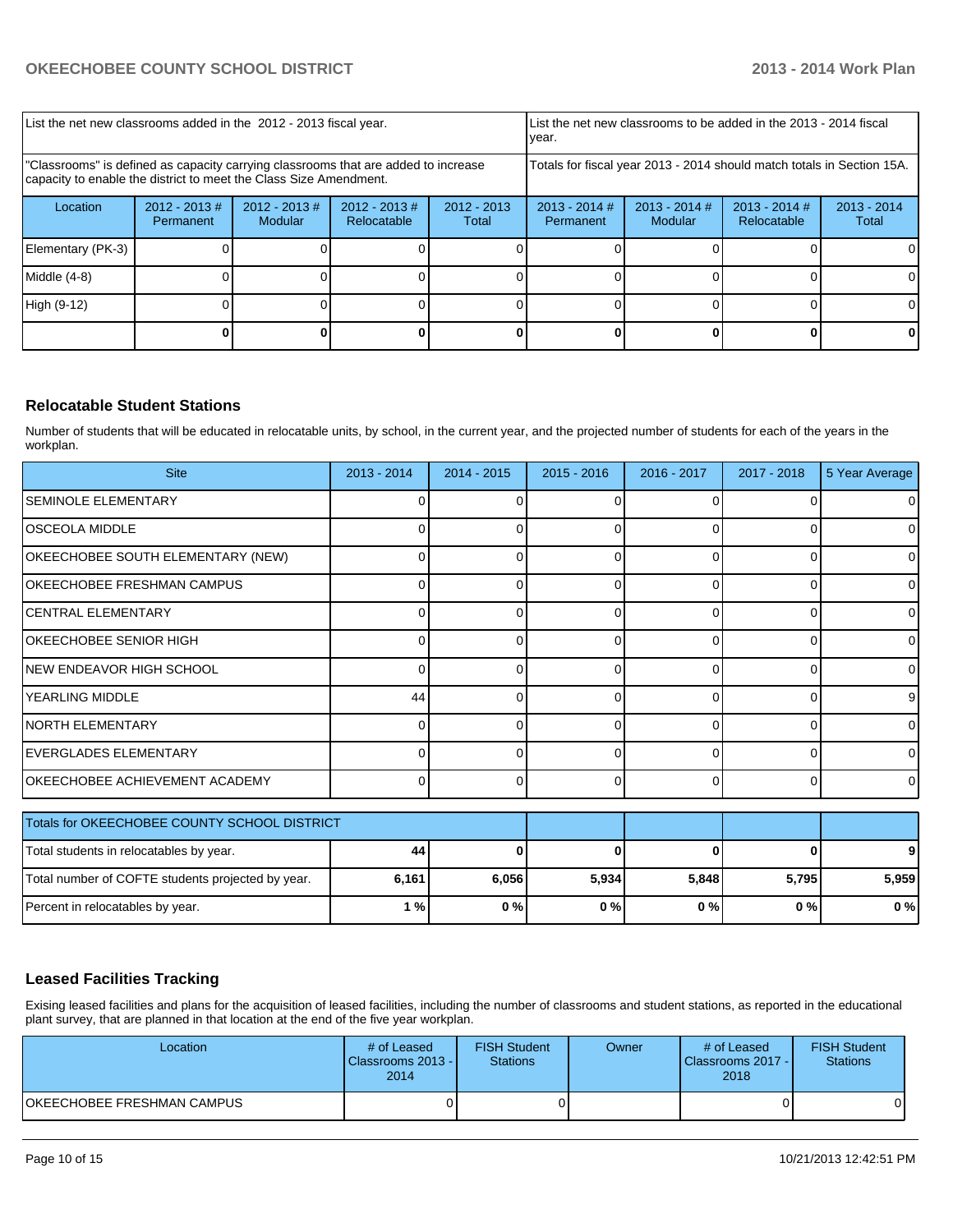#### **OKEECHOBEE COUNTY SCHOOL DISTRICT 2013 - 2014 Work Plan**

| <b>CENTRAL ELEMENTARY</b>             |  |  | 01       |
|---------------------------------------|--|--|----------|
| OKEECHOBEE SENIOR HIGH                |  |  | 01       |
| NEW ENDEAVOR HIGH SCHOOL              |  |  | 01       |
| YEARLING MIDDLE                       |  |  | 01       |
| INORTH ELEMENTARY                     |  |  | 01       |
| <b>EVERGLADES ELEMENTARY</b>          |  |  | $\Omega$ |
| <b>SEMINOLE ELEMENTARY</b>            |  |  | 01       |
| <b>OSCEOLA MIDDLE</b>                 |  |  | $\Omega$ |
| OKEECHOBEE SOUTH ELEMENTARY (NEW)     |  |  | $\Omega$ |
| <b>OKEECHOBEE ACHIEVEMENT ACADEMY</b> |  |  | 01       |
|                                       |  |  | n.       |

#### **Failed Standard Relocatable Tracking**

Relocatable units currently reported by school, from FISH, and the number of relocatable units identified as 'Failed Standards'.

Nothing reported for this section.

## **Planning**

#### **Class Size Reduction Planning**

**Plans approved by the school board that reduce the need for permanent student stations such as acceptable school capacity levels, redistricting, busing, year-round schools, charter schools, magnet schools, public-private partnerships, multitrack scheduling, grade level organization, block scheduling, or other alternatives.**

Enrollment and funding permitting, a new proposed K-8 School will reduce any near future class size compliance for the District.

#### **School Closure Planning**

**Plans for the closure of any school, including plans for disposition of the facility or usage of facility space, and anticipated revenues.**

A Castoldi Report performed on 12/17/2007 concurs the replacememt of New Endeavor High School, Building 1. The property is directly ajacent to South Elementary School and will be used for futhur expansion of South Elementary School. Okeechobee Achievement Academy, the replaced facility for New Endeavor High School will open August 2011. New Endeavor High School, Building 1 will be scheduled for a new use or demolition.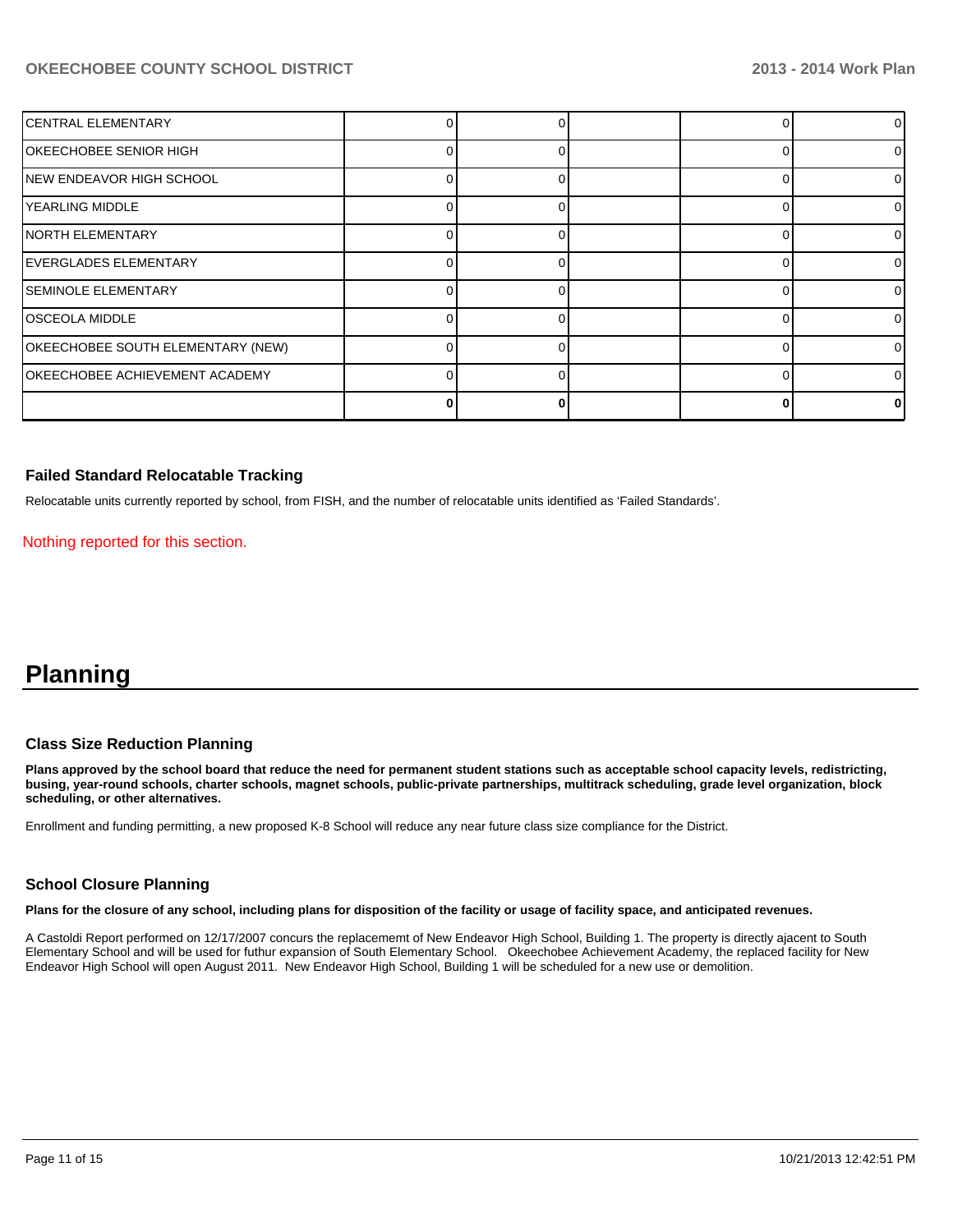Five Year Survey - Ten Year Capacity **10/21/2013** OKEECHOBEE COUNTY SCHOOL DISTRICT

**Schedule of capital outlay projects projected to ensure the availability of satisfactory student stations for the projected student enrollment in K - 12 programs for the future 5 years beyond the 5-year district facilities work program.**

No items meet the criteria.

Five Year Survey - Ten Year Infrastructure **10/21/2013** OKEECHOBEE COUNTY SCHOOL DISTRICT

**Proposed Location of Planned New, Remodeled, or New Additions to Facilities in 6 thru 10 out years (Section 28).**

#### No items meet the criteria.

**Plans for closure of any school, including plans for disposition of the facility or usage of facility space, and anticipated revenues in the 6 thru 10 out years (Section 29).**

No items meet the criteria.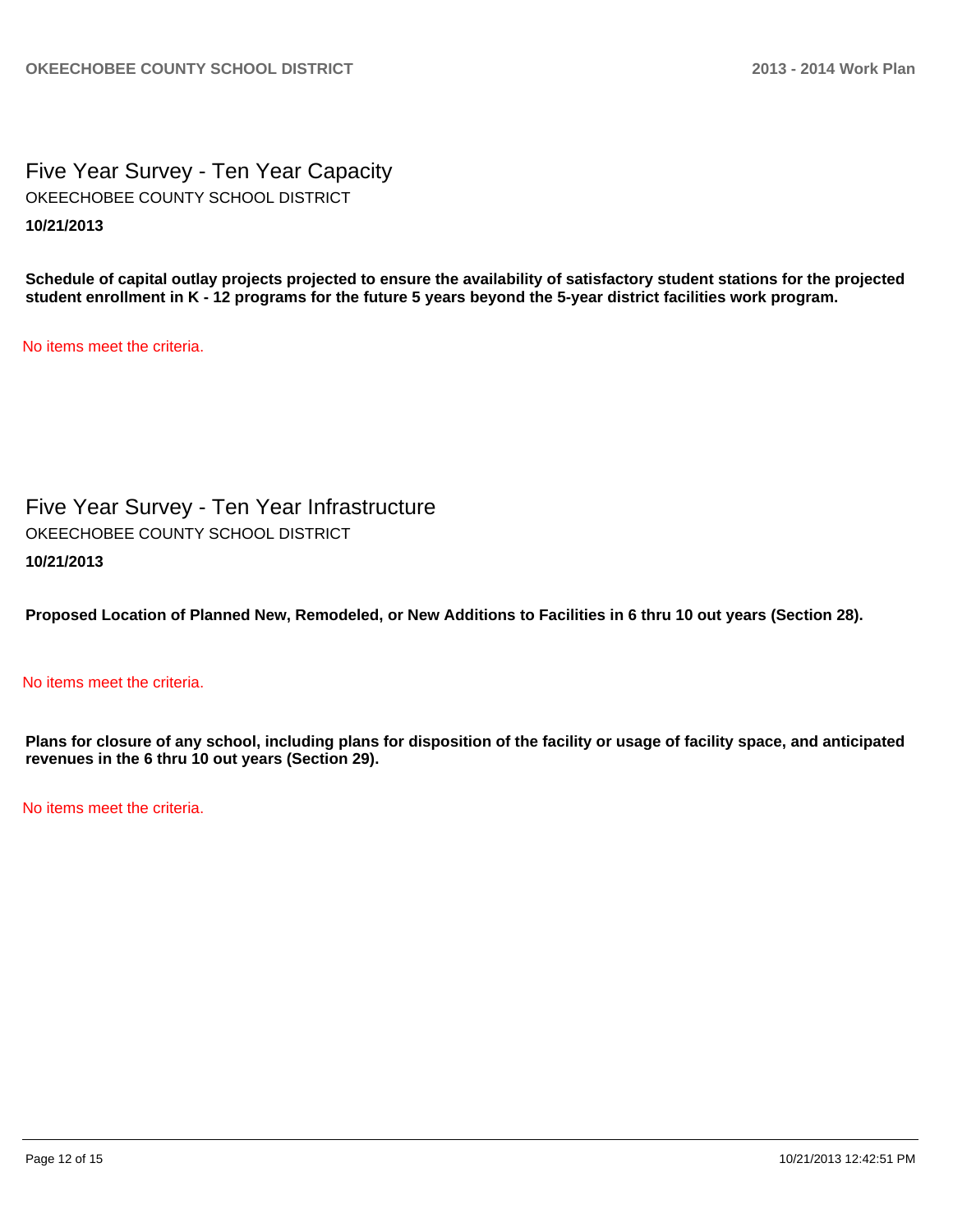Five Year Survey - Ten Year Maintenance **10/21/2013** OKEECHOBEE COUNTY SCHOOL DISTRICT

**District projects and locations regarding the projected need for major renovation, repair, and maintenance projects within the district in years 6 - 10 beyond the projects plans detailed in the five years covered by the work plan.**

No items match the criteria.

## Five Year Survey - Ten Year Utilization

OKEECHOBEE COUNTY SCHOOL DISTRICT

#### **10/21/2013**

**Schedule of planned capital outlay projects identifying the standard grade groupings, capacities, and planned utilization rates of future educational facilities of the district for both permanent and relocatable facilities.**

| <b>Grade Level</b><br>Projections | <b>FISH Student</b><br><b>Stations</b> | <b>Actual FISH</b><br>Capacity | Actual<br><b>COFTE</b> | Actual<br><b>Utilization</b> | Actual new<br><b>Student</b><br>Capacity to be<br>added/remove<br>d | Projected<br><b>COFTE</b> | Projected<br><b>Utilization</b> |
|-----------------------------------|----------------------------------------|--------------------------------|------------------------|------------------------------|---------------------------------------------------------------------|---------------------------|---------------------------------|
| Elementary -<br>District Totals   | 3,524                                  | 3,524                          | 2,933.73               | 83.25 %                      |                                                                     |                           | 0.00%                           |
| Middle - District<br>Totals       | 2,610                                  | 2,347                          | 2,116.00               | 90.16 %                      |                                                                     |                           | 0.00%                           |
| High - District<br><b>Totals</b>  | 1,610                                  | 1,529                          | 1,356.99               | 88.75 %                      |                                                                     |                           | 0.00%                           |
| Other - ESE, etc                  | 681                                    | 345                            | 169.72                 | 49.19 %                      |                                                                     |                           | 0.00%                           |
|                                   | 8,425                                  | 7,745                          | 6,576.44               | 84.91 %                      |                                                                     |                           | 0.00%                           |

**Combination schools are included with the middle schools for student stations, capacity, COFTE and utilization purposes because these facilities all have a 90% utilization factor. Use this space to explain or define the grade groupings for combination schools.**

No comments to report.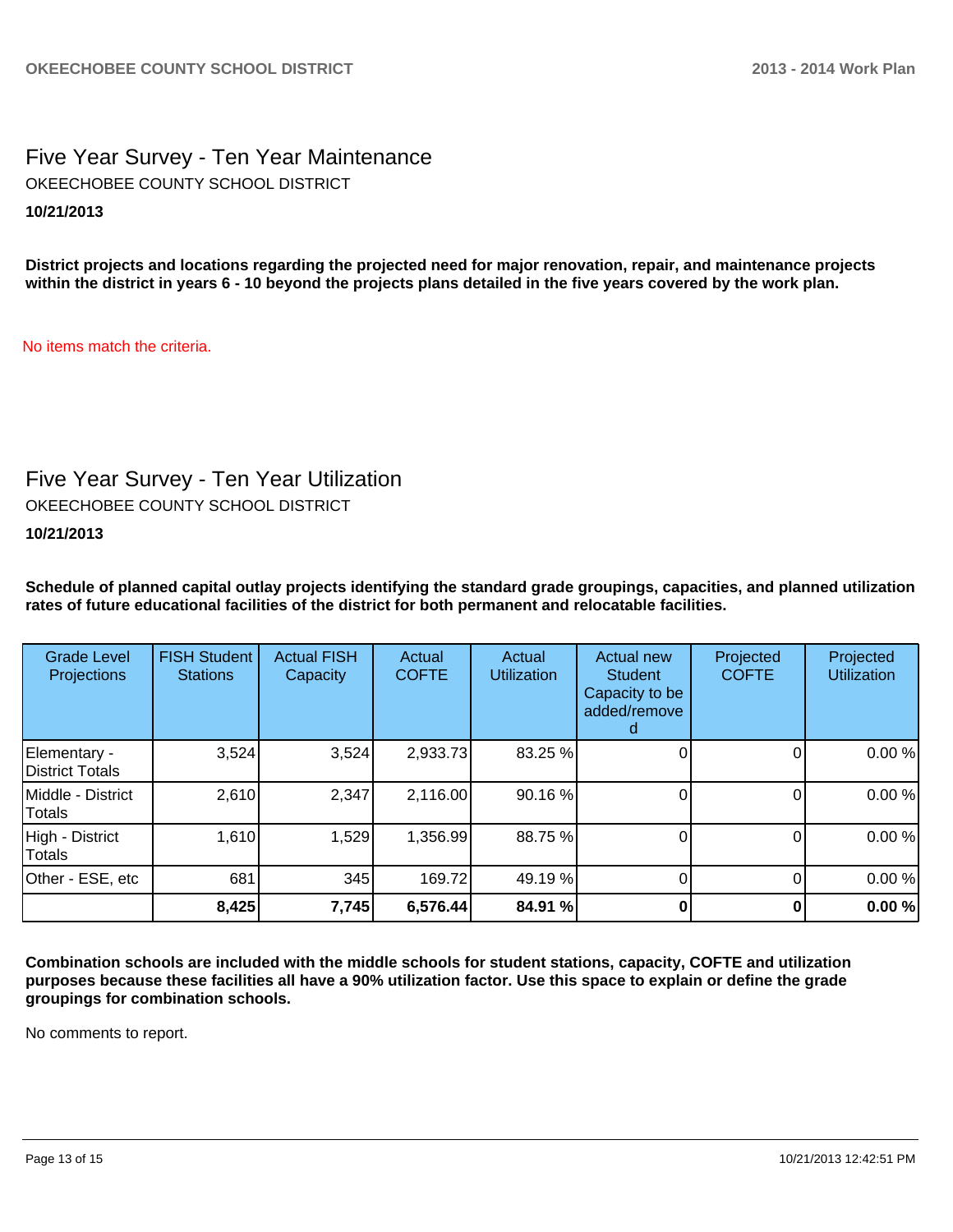Five Year Survey - Twenty Year Capacity **10/21/2013** OKEECHOBEE COUNTY SCHOOL DISTRICT

**Schedule of capital outlay projects projected to ensure the availability of satisfactory student stations for the projected student enrollment in K - 12 programs for the future 11 - 20 years beyond the 5-year district facilities work program.**

No items match the criteria.

Five Year Survey - Twenty Year Infrastructure

OKEECHOBEE COUNTY SCHOOL DISTRICT

**10/21/2013**

**Proposed Location of Planned New, Remodeled, or New Additions to Facilities in the 11 through 20 out years (Section 28).**

No items meet the criteria.

**Plans for closure of any school, including plans for disposition of the facility or usage of facility space, and anticipated revenues in the 11 through 20 out years (Section 29).**

No items meet the criteria.